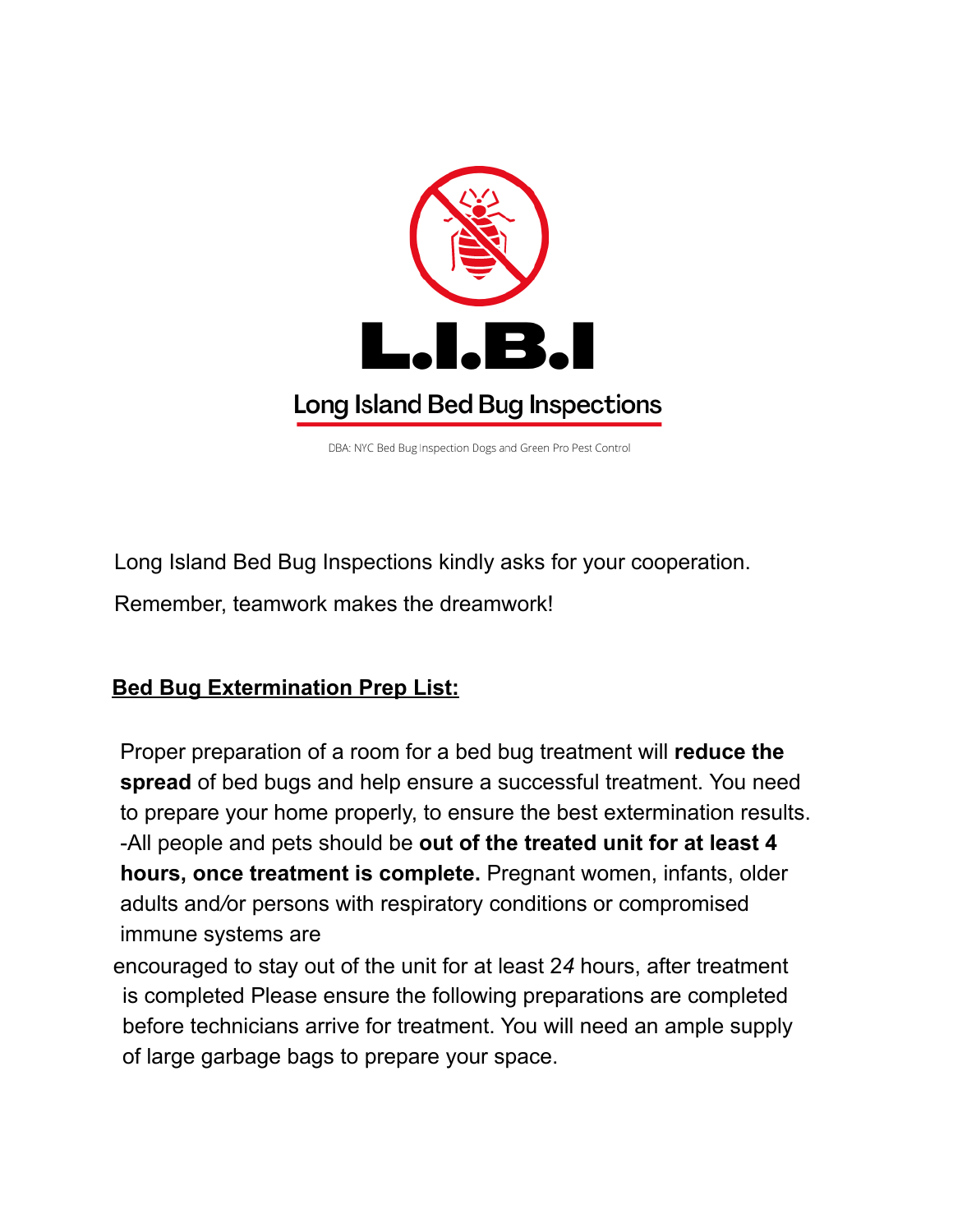### **Pets:**

Most pets need to be removed for **at least 6-24 hours after the treatment has been completed.** If you have a fish, bird or reptile you can cover the cage or tank. All pet food and toys need to be removed and bagged. Any pet bedding or plush toys should be heated in a clothes dryer, on high heat, for **45-60 minutes.** This will kill any live bed bugs. Put them in garbage bags afterward, to contain them.

### **Linen and Clothing:**

- Remove all bedding from every mattress and box spring in your home. This includes all pillows, linens, comforters, etc... Heat these items in a clothes dryer, on high heat, **for 45-60 minutes.** This will kill any live bed bugs. Put them in garbage bags afterward, to contain them.
- Remove **all** clothing from dresser drawers and closets. Heat these Items in a clothes dryer, on high heat, for *4***5-60 minutes**. This will kill any live bed bugs. Put them in garbage bags afterward, to contain them. **Keep any bags sealed** to prevent recontamination.

#### **Other Storage Items:**

Remove everything from under the bed. Discard any clutter and bag what remains, to contain any bed bugs that may be hiding in items ie. Books, knickknacks, bedside items and any other random objects also need to be bagged.

Anything in your drawers, on your counter tops, in your bedroom, living room, or common areas will need to be bagged. Bag all shoes, backpacks, purses, luggage and dry-clean only clothing. Mark these bags specifically, so they can be distinguished later. These will be treated separately.